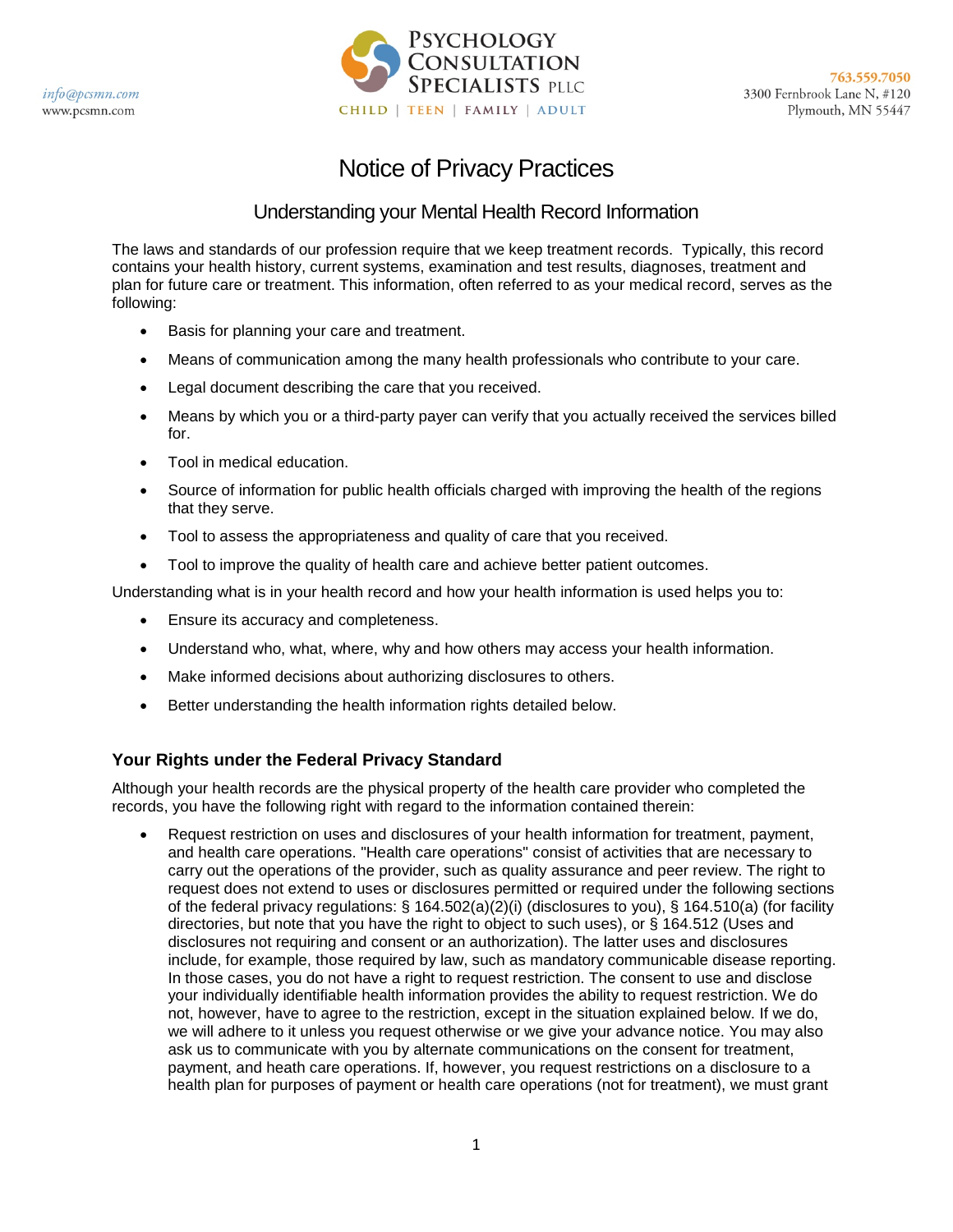the request if the health information pertains solely to an item or a service for which we have been paid in full.

- Obtain a copy of this notice of information practices. You can ask for a paper copy of this notice at any time, even if you have agreed to receive the notice electronically. We will provide you with a paper copy promptly.
- Inspect and copy your health information upon request. Again, this right is not absolute. In certain situations, such as if access would cause harm, we can deny access. You do not have the right of access to the following:
	- o Psychotherapy notes. Such notes consist of those notes that are recorded in any medium by a heath care provider who is a mental health professional documenting or analyzing a conversation during a private, group, joint, or family counseling session and that are separated from the rest of your medical record.
	- o Information compiled in a reasonable anticipation of or for use in civil, criminal, or administrative actions or proceedings.
	- o Protected health information ("PHI") that is subject to the Clinical Laboratory Improvement Amendments of 1988 ("CLIA"), 42 U.S.C. § 263a, to the extent that giving you access would be prohibited by law.
	- $\circ$  Information that was obtained from someone other than a health care provider under a promise of confidentiality and the requested access would be reasonably likely to reveal the source of the information.
	- $\circ$  Information that is copyright protected, such as certain raw data obtained from testing.

In other situations, we may deny you access, but if we do, we must provide you a review of our decision denying access. These "reviewable" grounds for denial include the following:

- o A licensed health care professional, such as your attending physician, has determined, in the exercise of professional judgment, that the access is reasonably likely to endanger the life or physical safety of yourself or another person.
- o PHI makes reference to another person (other than a health care provider) and a licensed health care provider has determined, in the exercise of the professional judgment, that the access is reasonably likely to cause substantial harm to such other person.
- o The request is made by your personal representative and a licensed health care professional has determined, in the exercise of professional judgment, that giving access to such personal representative is reasonably likely to cause substantial harm to you or another person.
- o Parent/guardian may not access any of the child's medical records without signed consent if the child is not living with the parent/guardian and is managing his/her own personal finances, or if the child has been married or has borne a child. If the client is 18 or over, a client's record cannot be released to a parent/guardian without a signed consent.

For these reviewable grounds, another licensed professional must review the decision of the provider denying access within 60 days. If we deny you access, we will explain why and what your rights are, including how to seek review. If we grant access, we will tell you what, if anything, you have to do to get access. We reserve the right to charge a reasonable, costbased fee for making copies.

- Request amendment/correction of your health information. We do not have to grant the request if the following conditions exist:
	- o We did not create the record. If, as in the case of consultation report from another provider, we did not create the record, we cannot know whether it is accurate or not.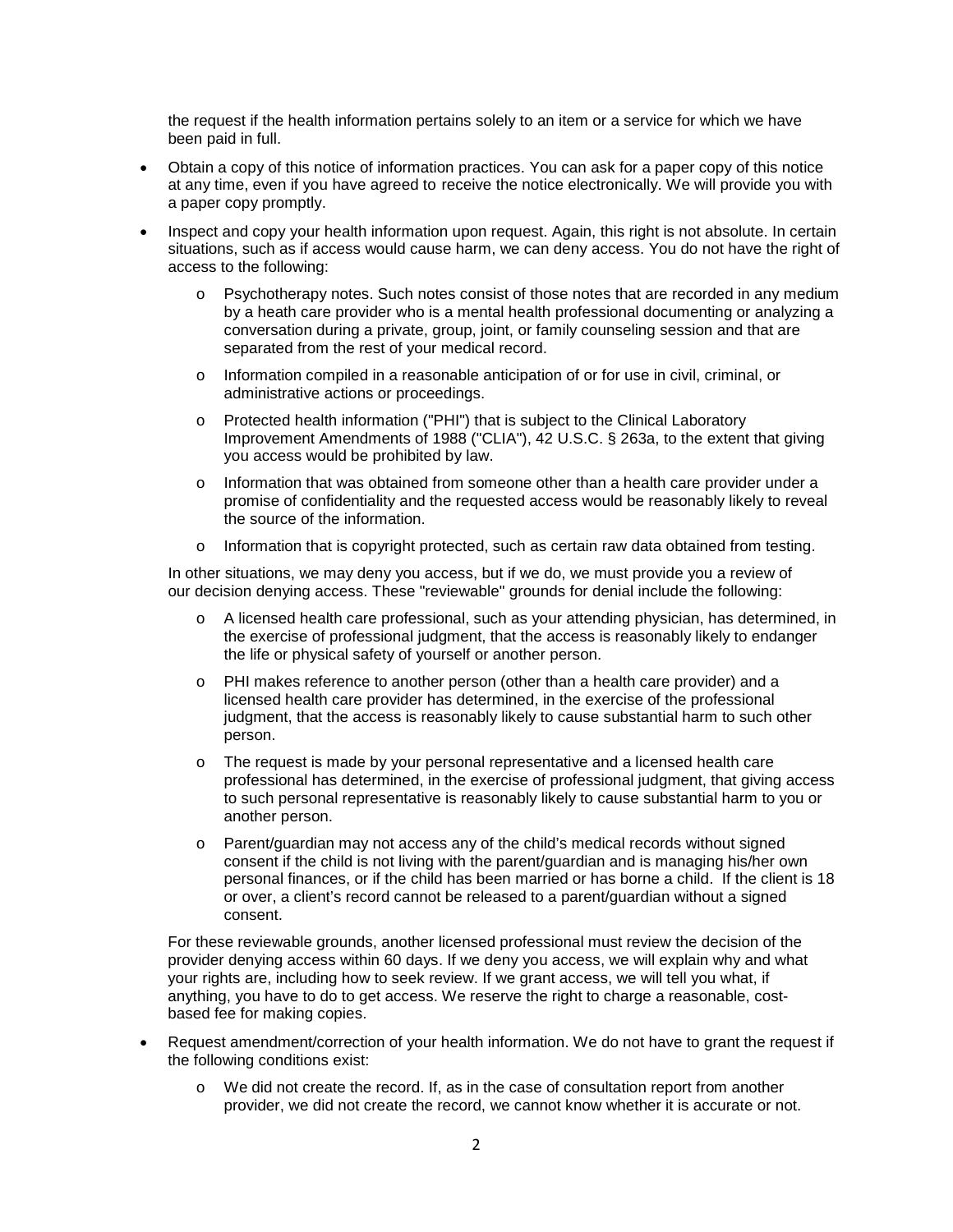Thus, in such cases, you must seek amendment/correction from the party creating the record. If the party amends or corrects the record, we will put the corrected record into our records.

- o The records are not available to you as discussed immediately above.
- o The record is accurate and complete.

If we deny your request for amendment/correction, we will notify you why, how you can attach a statement of disagreement to your records (which we may rebut), and how you can complain. If we grant the request, we will make the correction and distribute the correction to those who need it and those whom identify to us that you want to receive the corrected information.

- Obtain an accounting of nonroutine uses and disclosures, those other than for treatment, payment and health care operations until a date that the federal Department of Health and Human Services will set after January1, 2011. After that date, we will have to provide an accounting to you upon request for uses and disclosures for treatment, payment, and health care operations under certain circumstances, primarily if we maintain an electronic health record. We do not need to provide an accounting for the following disclosures:
	- o To you for disclosures of protected health information ("PHI") to you.
	- $\circ$  For the facility directory or to persons involved in your care of for other notification purposes as provided in §164.510 of the federal privacy regulations (uses and disclosures requiring an opportunity for the individual to agree or to object, including notification to family members, personal representatives, or other persons responsible for your care of your location, general condition, or death).
	- $\circ$  For national security or intelligence purposes under § 164.512(k)(2) of the federal privacy regulations (disclosures not requiring consent, authorization, or an opportunity to object).
	- $\circ$  To correctional institutions or law enforcement officials under § 164.512(k)(5) of the federal privacy regulations (disclosures not requiring consent, authorization, or an opportunity to object).
	- o That occurred before April 14, 2003.
- We must provide the accounting within 60 days. The accounting must include the following information:
	- o Date of each disclosure.
	- o Name and address of the organization or person who received the protected health information.
	- o Brief description of the information disclosed.
	- o Brief statement of the purpose of the disclosure that reasonably informs you of the basis for the disclosure or, in lieu of such statement, a copy of your written authorization or a copy of the written request for disclosure.
- The first accounting in any 12-month period is free. Thereafter, we reserve the right o charge a reasonable, cost-based fee.
- Revoke your consent or authorization to use or disclose health information except to the extent that we have taken action in reliance on the consent or authorization.

#### **Our Responsibilities under the Federal Privacy Standard**

In addition to providing you your rights, as detailed above, the federal privacy standard requires us to take the following measures: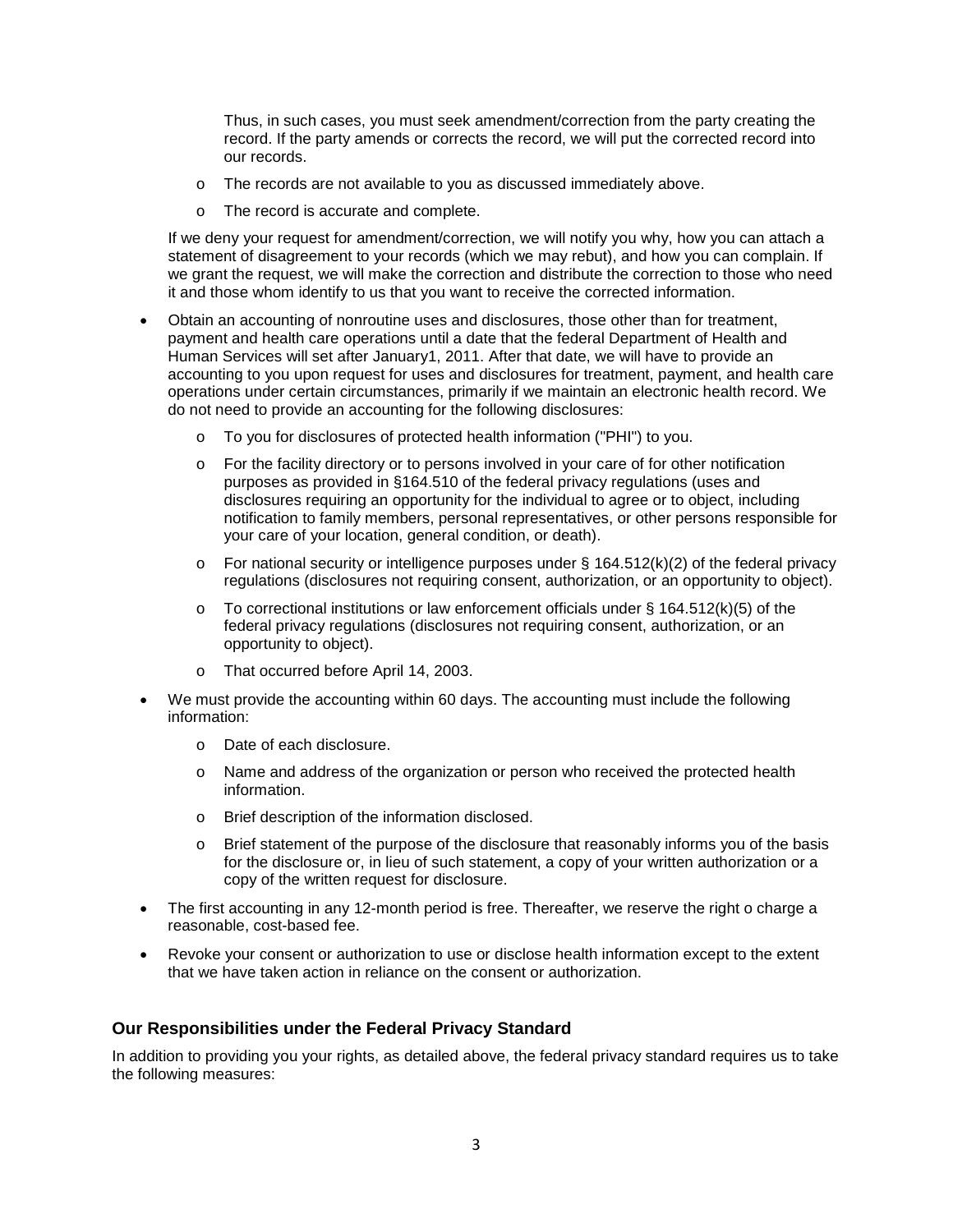- Maintain the privacy of your health information, including implementing reasonable and appropriate physical, administrative, and technical safeguards to protect the information.
- Provide you this notice as to our legal duties and privacy practices with respect to individually identifiable health information that we collect and maintain about you.
- Abide by the terms of this notice.
- Implement a sanction policy to discipline those who breach privacy/confidentiality or our policies with regard to thereto.
- Mitigate (lessen the harm of) any breach of privacy/confidentiality.

We will not use or disclose your health information without your consent or authorization, except as described in this notice or otherwise required by law (suspicion of abuse of a minor or adult over the age of 60, if client has made a specific threat or violence against another or presents a clear, imminent risk of serious physical harm to another or self). These include most uses or disclosures of psychotherapy notes, marketing communications, and sales of PHI. Other uses and disclosures *not described in this notice* will be made only with your written authorization.

#### **Examples of Disclosure for Treatment, Payment, and Health Care Operations**

• **We may use your health information for treatment**

Example: A physician, a physician's assistant, a therapist or a counselor, a nurse, or another member of your health care team will record information in your record to diagnose your condition and determine the best course of treatment for you. The primary caregiver will give you treatment orders and document what he or she expects other members of the health care team to do to treat you. Those other members will then document the actions that they took and their observations. In that way, the primary caregiver will know how you are responding to treatment. We will also provide your physician, other health care professionals, or a subsequent health care provider copies of your records to assist them in treating you once we are no longer treating you. Note that some health information may not be used or disclosed without your consent.

• **We may use your heath information for payment.**

Example: We may send a bill to you or to a third-party payer, such as a health insurer. The information on or accompanying the bill may include information that identifies you, your diagnosis, treatment received, and supplies used. Note that some health information, such as substance abuse treatment information, may not be used or disclosed without your consent.

• **We may use your health information for health care operations.**

Example: Members of the medical staff, the risk or quality improvement manager, or members of the quality assurance team may use in your heath record to assess the care and outcomes of your cases and the competence of the caregivers. We will use this information n an effort to continually improve the quality and effectiveness of the health care and services that we provide. Note that some health information, such as substance abuse treatment information, may not be used or disclosed without your consent.

• **Business Associates.**

We provide some services through contracts with business associates. Examples include certain diagnostic tests, a copy of service to make copies of medical records, and the like. When we use these services, we may disclose your health information to the associates so that they can perform the function(s) that we have contracted with them to do and bill you or your third-party for services provided. To protect your health information, however, we require the business associates to appropriately safeguard your information. After February 17th, 2010, business associates must comply with the same federal security privacy rules as we do.

#### • **Directory.**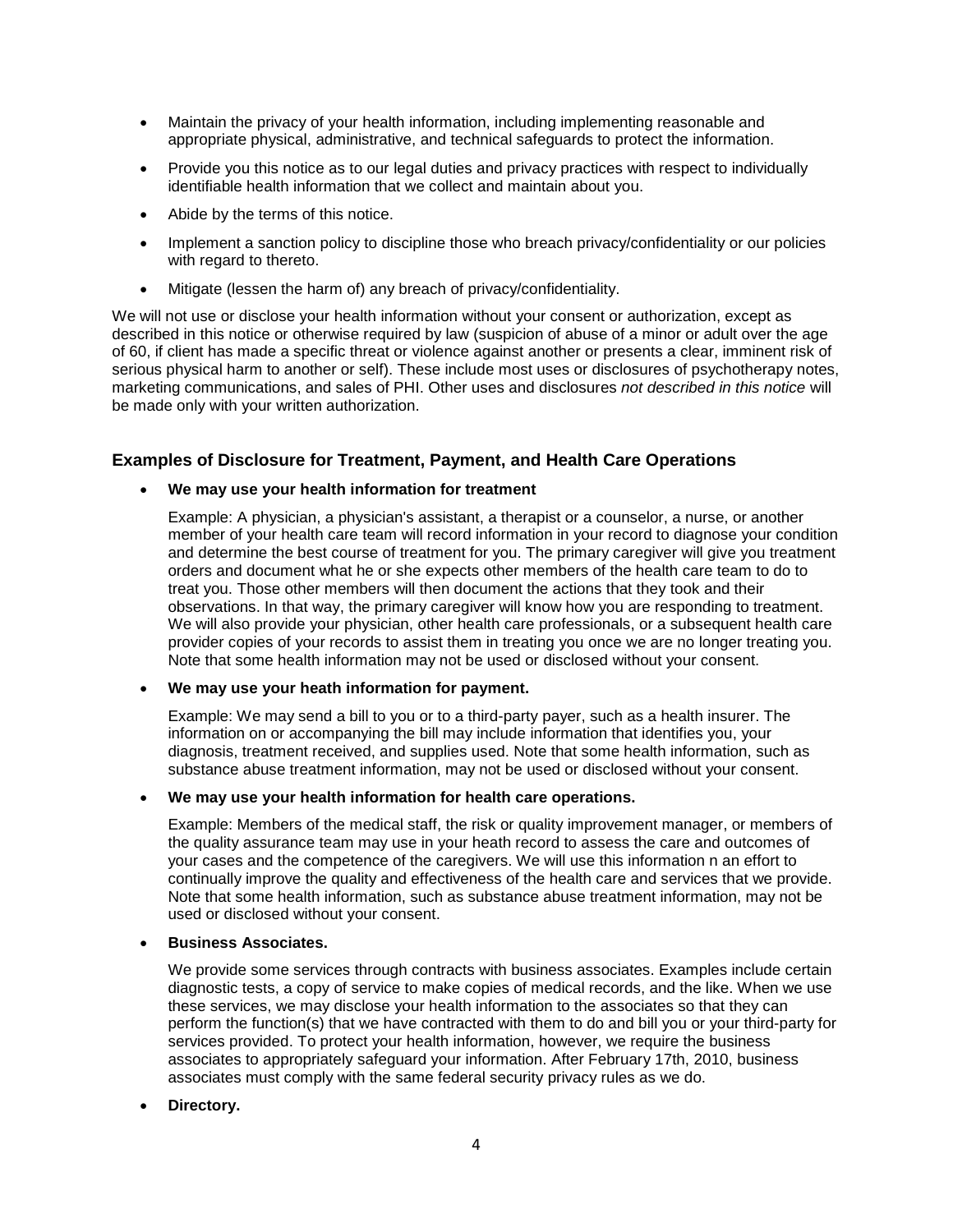We do not create or manage a facility directory.

#### • **Notification.**

We may use or disclose information to notify or assist in notifying a family member, or personal representative, or another person responsible for your care, location, and general condition.

#### • **Communication with family.**

Unless you object, we, as health professionals, using our best judgment, may disclose to a family member, another relative, a close personal friend, or any other person that you identify health information relevant to that person's involvement in your care or payment related to your care.

#### • **Research.**

We may disclose information to researchers when their research has been approved by an institutional review board that has reviewed the research proposal and established protocols to ensure the privacy of your health information.

#### • **Funeral directors.**

We may disclose health information to funeral directors consistent with applicable law to enable them to carry out their duties.

#### • **Marketing/continuity of care.**

We may contact you to provide appointment reminders or information about treatment alternatives or other health-related benefits and services that may be of interest to you. If we contact you to provide marketing information for other products or services you have the right to opt out of receiving such communications. Contact the Sandy Sondell, or Ellie Covin at 763-559- 7050. If we received compensation from another entity for the marketing, we must obtain your signed authorization.

#### • **Fundraising.**

We may contact you as part of a fundraising effort. You have the right to request not to receive subsequent fundraising materials. Contact the Privacy Officer, Sandy Sondell, or Ellie Covin at 763-559-7050.

#### • **Food and Drug Administration ("FDA").**

We may disclose to the FDA health information relative to adverse effects/events with respect to food, drugs, supplements, product or product defects, or postmarketing surveillance information to enable product recalls, repairs, or replacement.

#### • **Workers compensation.**

We may disclose health information to the extent authorized by and to the extent necessary to comply with laws relating to workers compensation or other similar programs established by law.

#### • **Public health.**

As required by law, we may disclose your health information to public health or legal authorities charged with preventing or controlling disease, injury, or disability.

#### • **Correctional institution.**

If you are an inmate of a correctional institution, we may disclose to the institution or agents thereof health information necessary for your health and the health safety of other individuals.

#### • **Law enforcement.**

We may disclose health information for law enforcement purposes as required by law or in the response to a valid subpoena.

#### • **Health oversight agencies and public health authorities.**